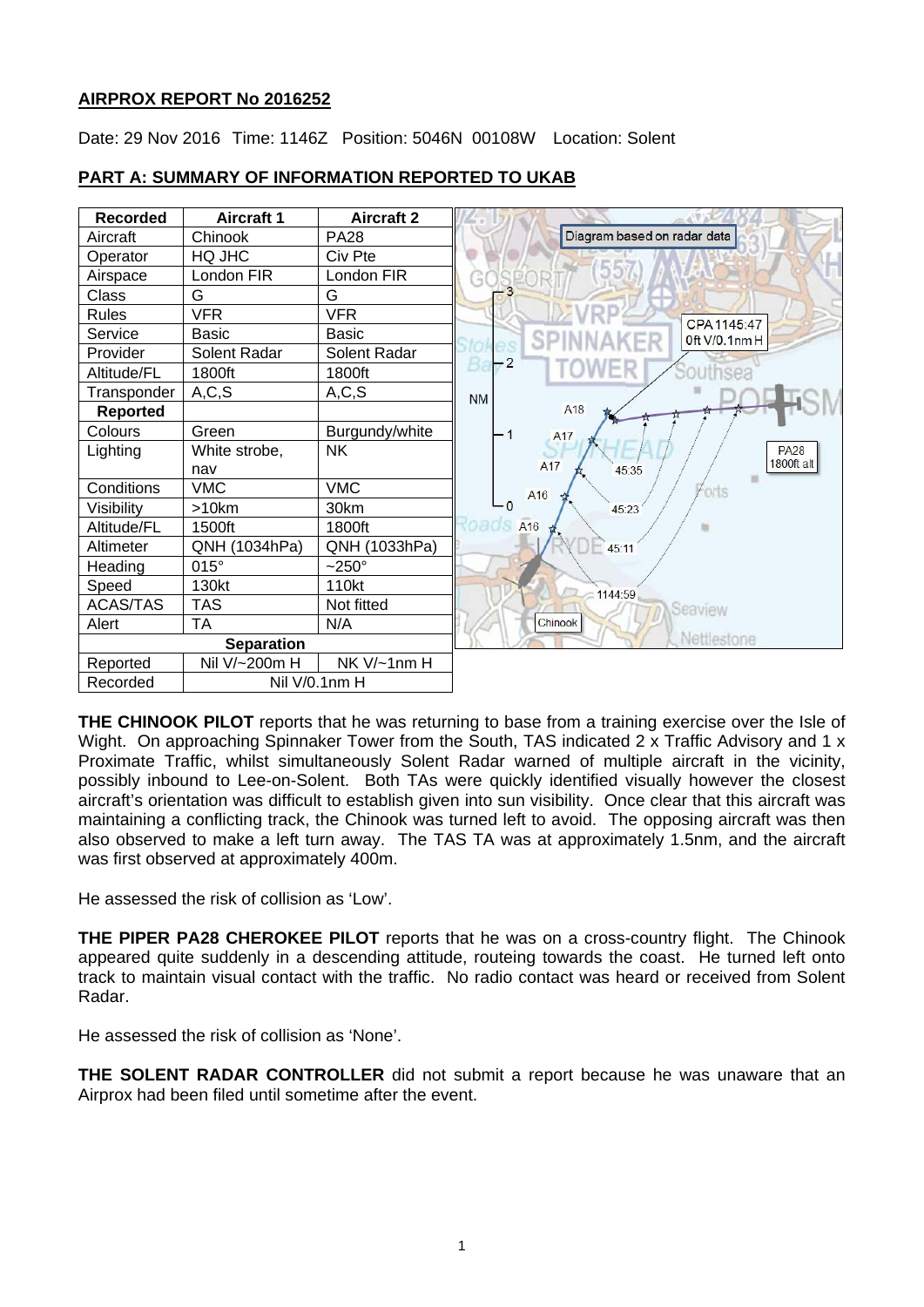# **Factual Background**

The weather at Southampton was recorded as follows:

291120Z VRB02KT CAVOK 04/M03 Q1034

## **Analysis and Investigation**

# **CAA ATSI**

At 1138:00, the PA28 pilot called Solent Radar requesting a Basic Service. The controller asked the pilot to standby and confirmed they would respond in approximately 1 minute. At 1139:05 the Solent Radar controller replied to the PA28 pilot, established that the aircraft was routing westbound, provided an SSR code of 3672 and agreed a Basic Service.

At 1142:57, the Chinook pilot attempted to establish two-way communication with Solent Radar but the transmission was broken. At 1145:30, the Chinook pilot called Solent Radar for a radio check, two-way communication was established, and a Basic Service was agreed. The controller advised the Chinook pilot of multiple (non-specific) contacts in the area including the fact that the Lee-on-Solent ATZ was known to be active. The Chinook pilot reported being at 1700ft.

The Radar screen shots used are taken using the Swanwick MRT radar. These show the height information represented as a Flight Level, therefore, as the QNH pressure was high (1034hPa), approximately 600ft should be added to the indicated figures to calculate altitude. It should also be remembered that the Solent Radar Controller would be utilising their own primary radar (in addition to one of the radar sources used in the screenshots below) and therefore there may have been more radar contacts visible to the controller. No report of the Airprox was made by any aircraft on the Solent Radar frequency at the time, and therefore no controller report was filed.

CPA between the Chinook and the PA28 occurred at 1145:55 (Figure 1) with no vertical separation and 0.1nm lateral separation.



Figure 1 -1145:55: Chinook squawk 0011, PA28 3672

Both pilots were operating in Class G airspace and were ultimately responsible for their own collision avoidance. Under a Basic Service a controller is not required to identify or monitor a flight. The provision of Traffic Information is limited to circumstances where the controller observes that a potential risk of collision exists.

*However, where a controller has information that indicates that there is aerial activity in a particular location that may affect a flight, they should provide information in general terms to*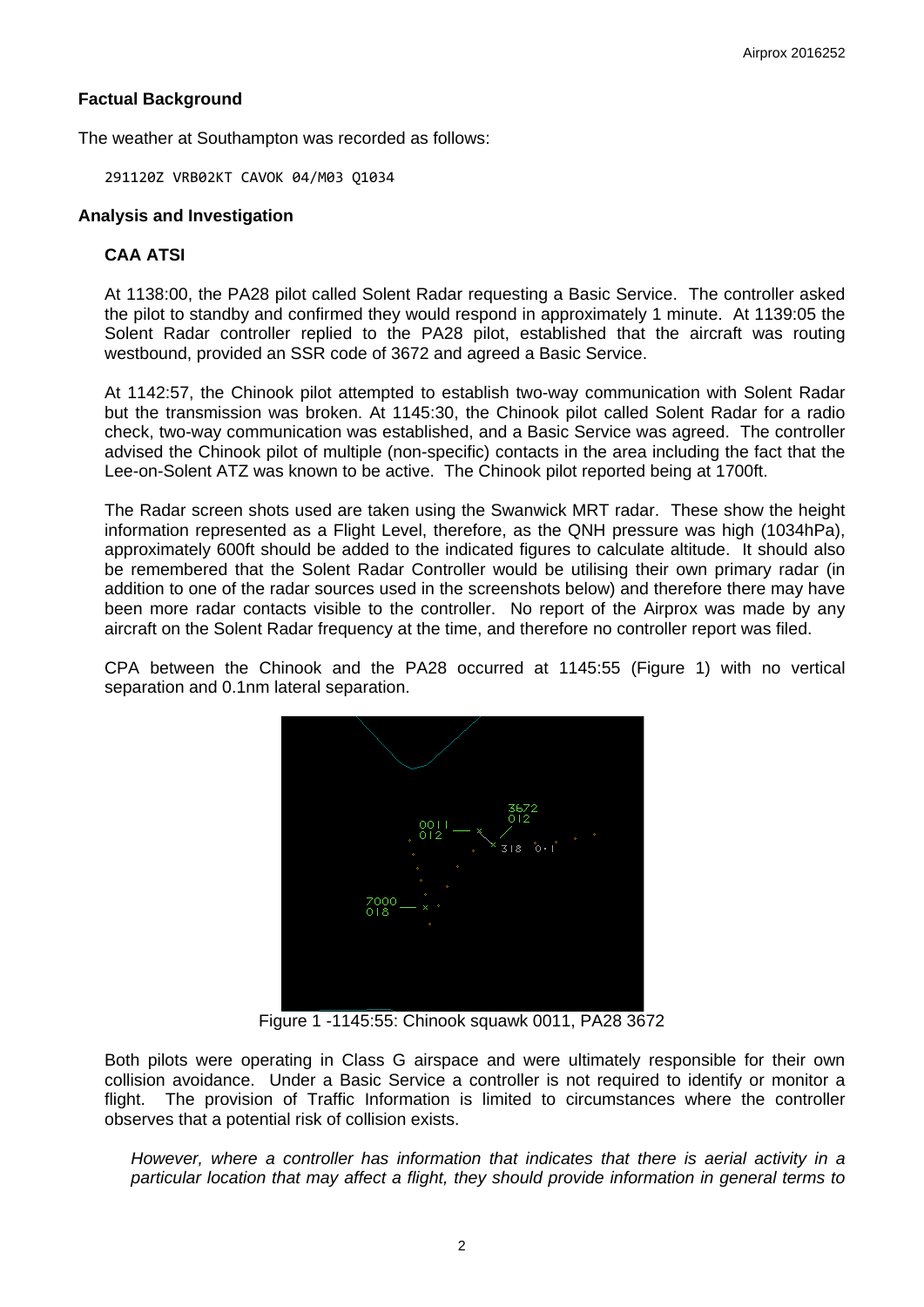*assist with the pilot's situational awareness. This will not normally be updated by the controller*  unless the s[i](#page-4-0)tuation has changed markedly, or requested by the pilot.<sup>i</sup>

#### **UKAB Secretariat**

Both pilots shared an equal responsibility for collision avoidance and not to operate in such proximity to other aircraft as to create a collision hazard<sup>1</sup>. Because the incident geometry is considered as converging then the Chinook pilot was required to give way to the PA28[2](#page-2-1).

#### **Comments**

## **JHC**

As is often the case, this was unfortunate timing in busy Class G airspace. However, it is also a good example of the importance of electronic conspicuity systems, especially at low-level, where ATC services can be more limited. The Chinook crew made their original call to Solent Radar from low-level hence the initially poor comms and it was only after their subsequent climb and TAS TA that they became aware of the traffic and manoeuvred accordingly. This area is known to become very congested and therefore vigilance is extremely important when transiting through it. However, it is germane to note that because other parties were carrying and operating transponders, the Chinook crew were able to gain situational awareness of the opposing traffic more quickly than with lookout alone; the TAS worked to mitigate the MAC risk with the transponding aircraft. In sum, ATC provided Traffic Information, as required, and visual acquisition cued by electronic conspicuity systems prevented this incident escalating.

## **Summary**

An Airprox was reported when a Chinook and a PA28 flew into proximity at 1146 on Tuesday 29<sup>th</sup> November 2016. Both pilots were operating under VFR in VMC, in receipt of a Basic Service from Solent Radar.

## **PART B: SUMMARY OF THE BOARD'S DISCUSSIONS**

Information available included reports from both pilots, area radar recordings and reports from the appropriate ATC and operating authorities.

The Board commented that it was unfortunate that the Solent Radar controller had not been able to file a report because he had not been made aware of the Airprox until well after the event. Noting that the intention to file a report was not made on the frequency at the time by either pilot, members wished to remind all pilots of the advantages of doing so, so that ATC and other pilots in the vicinity would be made aware of the incident and would therefore be prompted to make notes and save any relevant recordings.

The Board first began by discussing the actions of the Chinook pilot. They noted that he had been routeing northbound from the Isle of Wight at low-level, and that his initial attempt to contact Solent Radar had been unsuccessful, probably because he was too low to establish communication. Accordingly he had decided to climb before trying to contact Solent Radar again. When two-way communication was established, a Basic Service was agreed, and the pilot was advised about multiple contacts in the area. Members noted that the Chinook pilot reported that he had received a TCAS TA when he was about 1.5nm from the PA28, and had then continued on track until he observed the PA28 at a range of about 400m. Some members queried whether it was wise to have continued his track rather than take immediate action to separate himself from the PA28. In this respect, the Board was hampered by not knowing the format of the Chinook's TAS display, but it was suggested that a change to its level, away from that of the PA28, would have been beneficial until

 $\overline{a}$ 

<span id="page-2-0"></span><sup>1</sup> SERA.3205 Proximity.

<span id="page-2-1"></span><sup>2</sup> SERA.3210 Right-of-way (c)(2) Converging.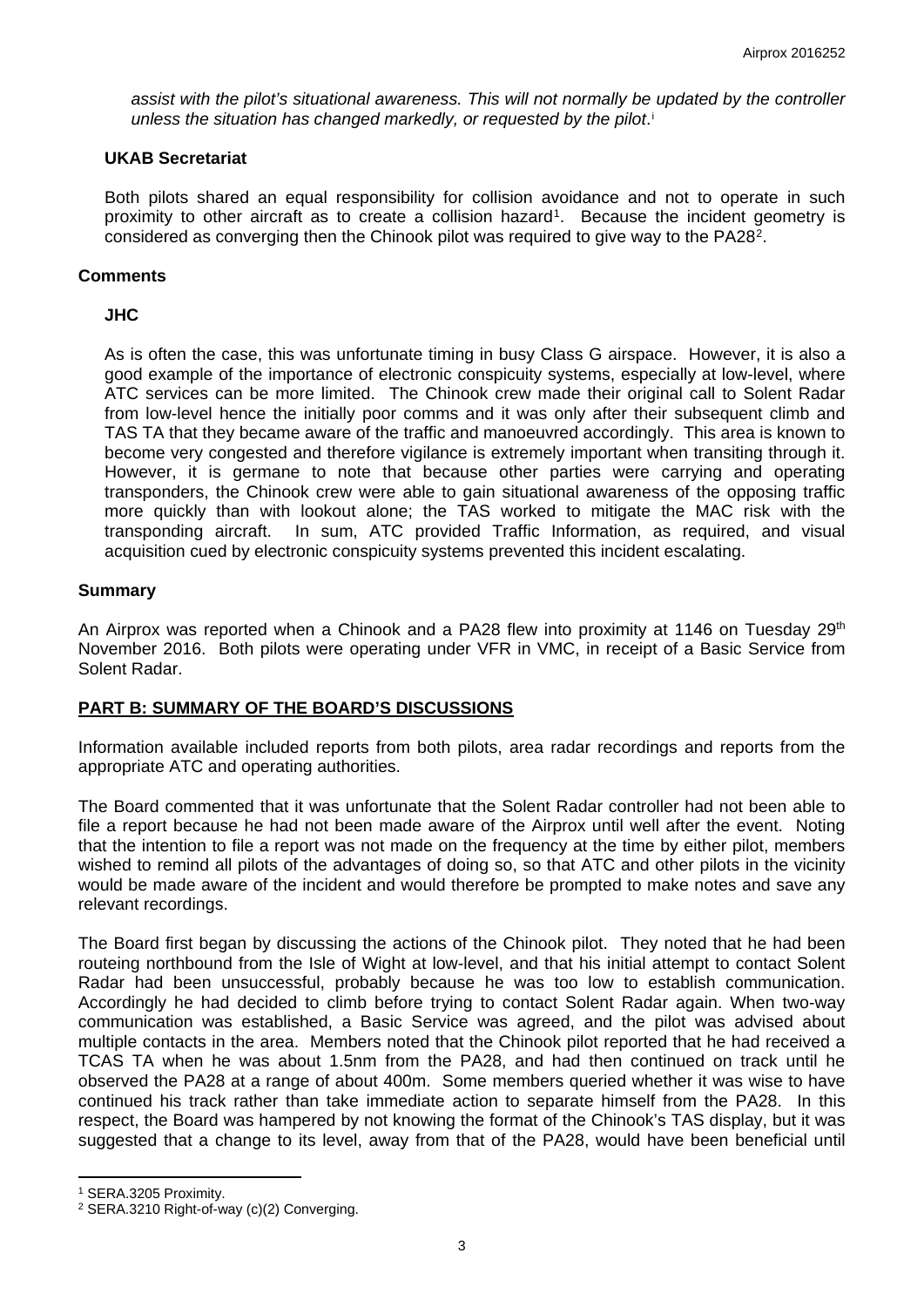sighting was achieved. Several members commented that this would have preferable, rather than manoeuvring horizontally, because it can be difficult with TAS to readily establish a conflicting aircraft's position whilst changing heading. Others suggested that the Chinook pilot could have slowed down to allow the other traffic to pass ahead. In summary, the Board opined that receiving TAS indications should be likened to receiving ATC Traffic Information, if in a close-quarters conflict situation then action should be taken first before then concentrating on gaining a visual sighting.

The Board noted that the PA28 was also in receipt of a Basic Service from Solent Radar and he had commented in his report that no radio contact was received from the controller. Some members wondered if this meant that he was expecting Traffic Information under a Basic Service or if he was just making a factual statement. In either case, the Board wished to remind all pilots that Traffic Information should not routinely be expected under a Basic Service, ATC may not be actively monitoring aircraft under a Basic Service and controllers will only provide information if they happen to become aware of a conflict.

The Board then discussed the actions of the Solent Radar controller. He had been providing a Basic Service to both pilots. Some Board members wondered whether the controller should have passed Traffic Information to the pilots given that he was actively communicating with both and would have been aware of the PA28 as the Chinook pilot established contact. However, it was again noted that under a Basic Service the controller is not required to identify or to monitor a flight, and there were indications that he had been busy at the time. Consequently, there was no reason to judge that he would have been aware of the confliction between the two aircraft. Notwithstanding, the Chinook pilot was advised of multiple generic traffic in his area and this was in keeping with the statement in CAP 774 that '*where controllers have information that indicates that there is aerial activity that may affect a flight they should provide information in general terms'*.

The Board then turned its attention to the cause and risk of the Airprox. Members acknowledged that because both pilots were operating in Class G airspace it was ultimately their responsibility to 'see and avoid' each other. It was apparent that the Chinook pilot, although receiving a TA at 1.5nm, had only seen the PA28 late, at 400m. As for the PA28 pilot, it was opined that in having reported sighting the Chinook 'quite suddenly' as it was turning away, he had probably only seen the Chinook after CPA. Accordingly, it was agreed that the cause of the Airprox was a late sighting by the Chinook pilot and effectively a non-sighting by the PA28 pilot. Turning to the risk, it was clear to the Board that although the two aircraft had passed significantly close to each other, neither pilot had reported being concerned about any imminent risk of a collision. Additionally, the avoiding action turn by the Chinook pilot appeared to have been taken as a measured response and not as an apparent emergency turn. The Airprox was therefore assessed as risk Category C, timely and effective actions had been taken by the Chinook pilot.

## **PART C: ASSESSMENT OF CAUSE, RISK AND SAFETY BARRIERS**

Cause: A late sighting by the Chinook pilot and effectively a non-sighting by the PA28 pilot.

Degree of Risk: C.